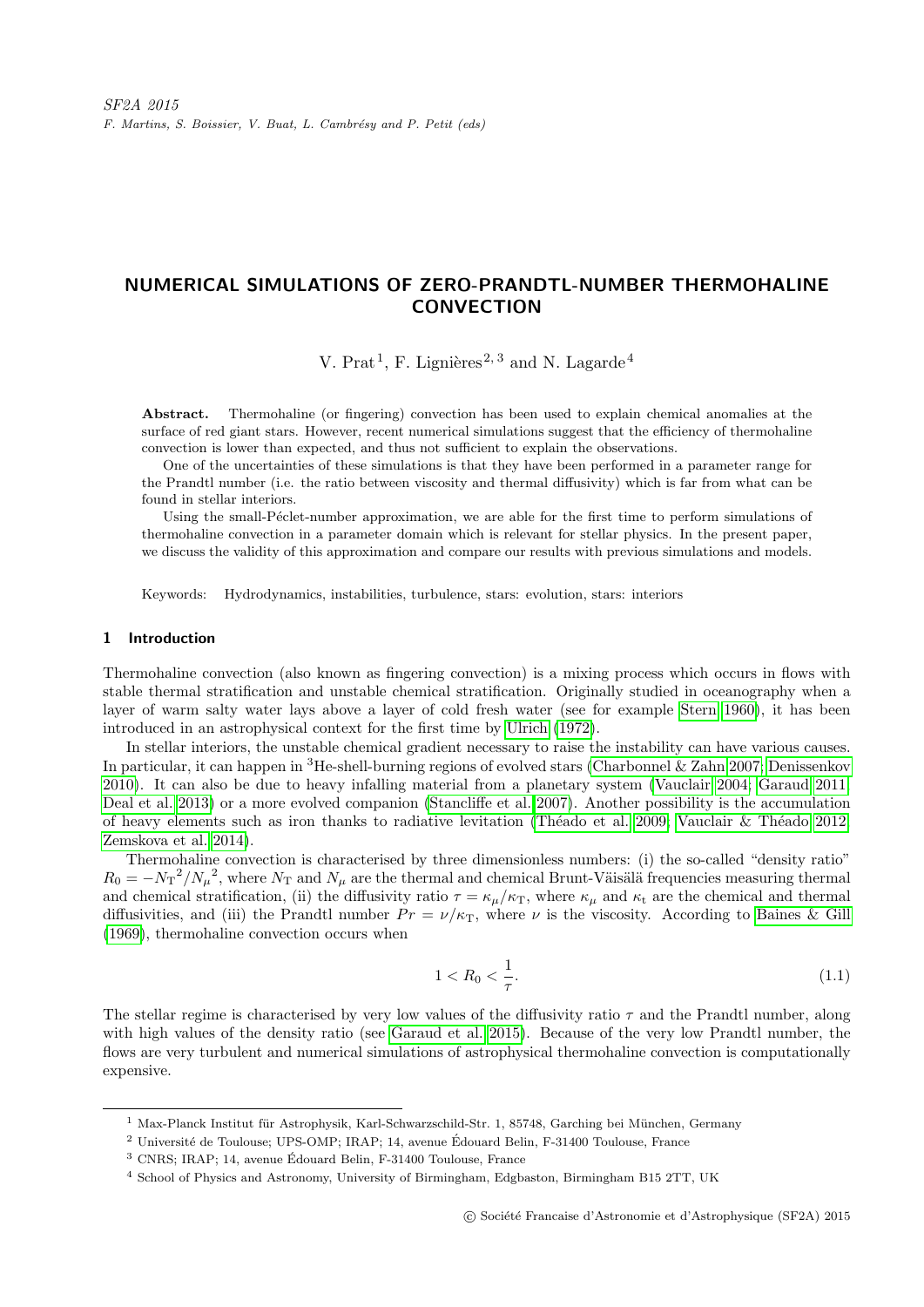### 420 SF2A 2015

Recent simulations in 2D [\(Denissenkov 2010\)](#page-3-3) and 3D [\(Traxler et al. 2011;](#page-3-13) [Brown et al. 2013\)](#page-3-14) have been performed with Prandtl numbers down to  $10^{-2}$ . [Brown et al.](#page-3-14) [\(2013\)](#page-3-14) also proposed an analytical model for thermohaline convection with a free parameter they calibrate thanks to their numerical simulations. Although there is a good agreement between the model and the numerical results, the explored parameter domain is still far from what can be found in stellar interiors.

This is our main motivation to apply the small-Péclet-number approximation (SPNA, see Lignières 1999). Assuming that because of the very high thermal diffusivity, advection is unable to modify the thermal background, the SPNA consists in a Taylor expansion in the Péclet number  $Pe = UL/\kappa_T$ , where U and L are typical velocity and length scales. This approximation has been successfully used to investigate the very-high-thermaldiffusivity limit of the transport generated by the shear instability in stellar radiative zones (Prat  $\&$  Lignières [2013,](#page-3-16) [2014\)](#page-3-17).

The purpose of this paper is to apply the SPNA to the problem of thermohaline convection in order to reach the zero-Prandtl limit likely to describe the stellar regime. We first describe our configuration in Sect. [2,](#page-1-0) and present our results in Sect. [3.](#page-1-1) Finally, we discuss the consequences of this work and conclude in Sect. [4.](#page-2-0)

### <span id="page-1-0"></span>2 Configuration

In this paper, we study thermohaline convection in the Boussinesq approximation. It means that density fluctuations are neglected, except in the buoyancy term. We choose a configuration with uniform background temperature and mean molecular weight gradients  $dT_0/dz$  and  $d\mu_0/dz$ . The dimensionless equations for the velocity  $\vec{v}$  and temperature and mean molecular weight fluctuations  $\theta$  and  $\mu'$  are

<span id="page-1-2"></span>
$$
\vec{\nabla} \cdot \vec{v} = 0, \tag{2.1}
$$

$$
\phi \left[ \frac{\partial \vec{v}}{\partial t} + (\vec{v} \cdot \vec{\nabla}) \vec{v} \right] = -\vec{\nabla} P + R a_{\mu} (R_0 \theta - \mu') \vec{e}_z + \Delta \vec{v}, \qquad (2.2)
$$

$$
\frac{\partial \theta}{\partial t} + \vec{v} \cdot \vec{\nabla} \theta + v_z = \frac{1}{\tau} \Delta \theta, \tag{2.3}
$$

$$
\frac{\partial \mu'}{\partial t} + \vec{v} \cdot \vec{\nabla} \mu' + v_z = \Delta \mu', \qquad (2.4)
$$

where  $\phi = \kappa_\mu/\nu = \tau/Pr$  is the inverse of the Schmidt number,  $Ra_\mu = \beta(\mathrm{d}\mu_0/\mathrm{d}z)L^4/(\nu\kappa_\mu)$  the chemical Rayleigh number,  $\beta = (\partial \ln \rho/\partial \mu)_{P,T}$  the chemical contraction coefficient and L a typical length. These equations have been obtained by using  $L, L^2/\kappa_\mu, \kappa_\mu/L, LdT_0/dz, Ld\mu_0/dz$  and  $\rho_0 \nu \kappa_\mu/L^2$  as length, time, velocity, temperature, mean molecular weight and pressure units.

This adimensionalisation is different from the one used for example by [Brown et al.](#page-3-14) [\(2013\)](#page-3-14), which is not appropriate to investigate the limit of very high thermal diffusivities. In particular, they use a thermal diffusive time as time unit, which tends to zero when  $Pr$  tends to zero. In contrast, all our unit scales remain finite in this limit. Thus, we can use the SPNA, which modifies Eqs. [\(2.2\)](#page-1-2) and [\(2.3\)](#page-1-2):

$$
\phi \left[ \frac{\partial \vec{v}}{\partial t} + (\vec{v} \cdot \vec{\nabla}) \vec{v} \right] = -\vec{\nabla} P + Ra_{\mu} (R_0 \tau \psi - \mu') \vec{e}_z + \Delta \vec{v}, \qquad (2.5)
$$

$$
v_z = \Delta \psi, \tag{2.6}
$$

with  $\psi = \theta/\tau$ . This removes the numerical issue posed by the large factor  $1/\tau$  in the right-hand side of Eq. [\(2.3\)](#page-1-2), and the stability is now given by the number  $r = R_0 \tau$ , which according to Eq. [\(1.1\)](#page-0-0), must verify

$$
0 < r < 1. \tag{2.7}
$$

We used the code Snoopy [\(Lesur & Longaretti 2011\)](#page-3-18) to perform direct numerical simulations solving these equations. It uses a Fourier colocation method in all directions with periodic boundary conditions for fluctuations and a Runge-Kutta time scheme. A typical run is  $256<sup>3</sup>$  grid points distributed over 128 cores.

#### <span id="page-1-1"></span>3 Results

We performed first full Boussinesq simulations with decreasing Prandtl numbers down to  $6.67 \cdot 10^{-3}$  and one SPNA simulation (corresponding to  $Pr = 0$ ), all with the same values  $r = 2/3$  and  $\phi = 1$ . The turbulent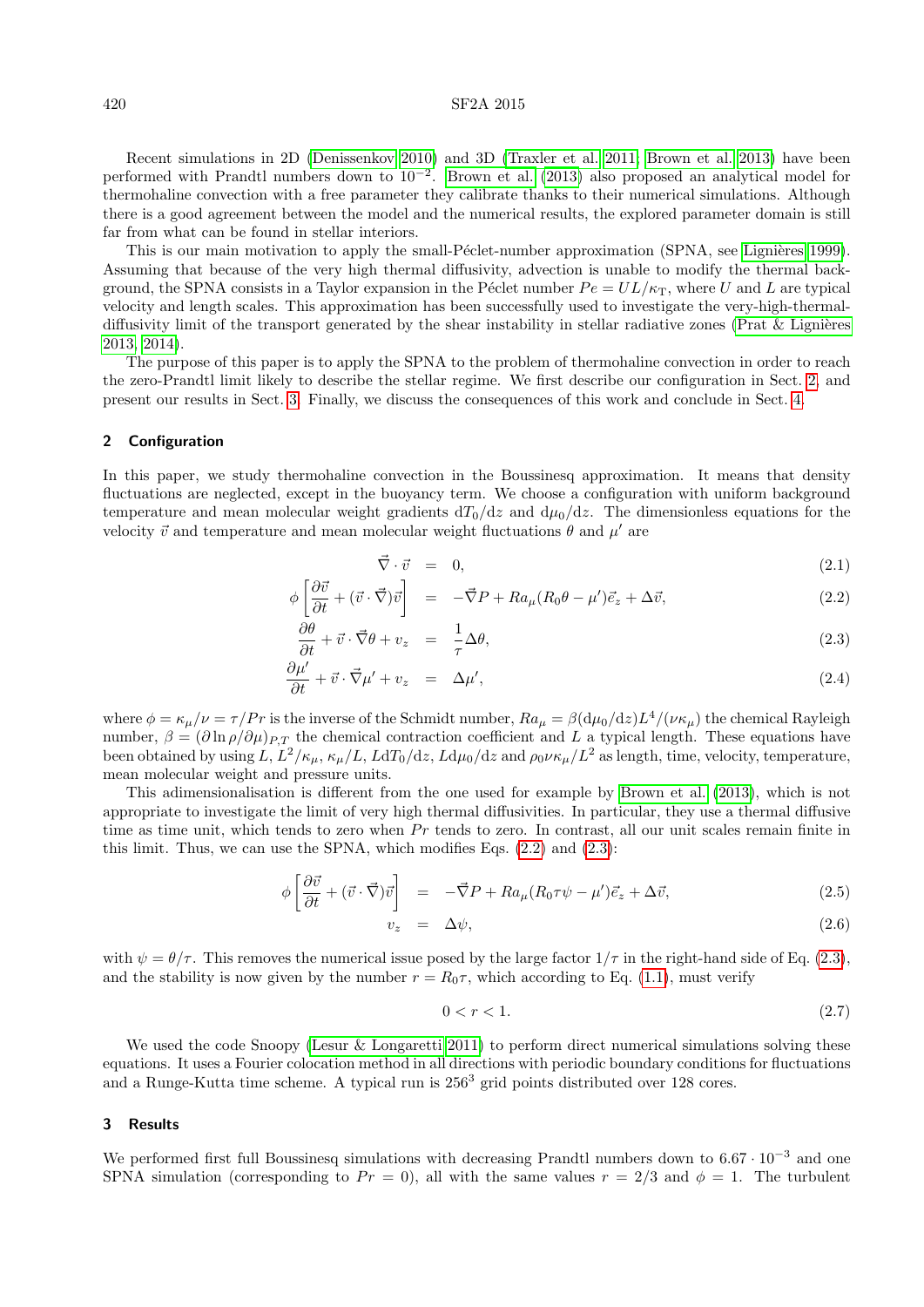Numerical simulations of zero-Prandtl-number thermohaline convection 421

diffusion coefficient is defined as

$$
D_{\mu} = -\frac{\langle \mu' v_z \rangle}{\mathrm{d}\mu_0/\mathrm{d}z},\tag{3.1}
$$

where  $\langle \rangle$  denotes the temporal and spatial average. This coefficient is related to the chemical Nusselt number  $Nu_{\mu}$ , used notably in [Traxler et al.](#page-3-13) [\(2011\)](#page-3-13) and [Brown et al.](#page-3-14) [\(2013\)](#page-3-14), thanks to the relation

$$
Nu_{\mu} = 1 + \frac{D_{\mu}}{\kappa_{\mu}}.\tag{3.2}
$$

One of our simulations was performed at  $Pr = 1/3$ ,  $\tau = 1/3$  and  $R_0 = 2$ , which is close to one simulation of [Traxler et al.](#page-3-13) [\(2011\)](#page-3-13). We found a Nusselt number of 9.75, in agreement with their value of  $9.5 \pm 0.3$ . The results of our simulations are plotted in Fig. [1.](#page-2-1) It shows that the SPNA is able to describe well the transport by thermohaline convection in the limit of very small Prandtl numbers. One can also see that the corresponding



<span id="page-2-1"></span>Fig. 1. Turbulent diffusion coefficient as a function of the Prandtl number at  $r = 2/3$  and  $\phi = 1$ . Blue dots are full Boussinesq simulations and the dash-dotted line is a SPNA simulation.

asymptotic regime is almost already reached at  $Pr \sim 10^{-2}$ , which is the smallest value used by [Brown et al.](#page-3-14) [\(2013\)](#page-3-14).

Then we performed two series of SPNA simulations, one at constant  $\phi = 1$  and various values of r, the other at constant  $r = 3.33 \cdot 10^{-3}$  and various values of  $\phi$ . Both results are plotted in Fig. [2,](#page-3-19) along with the predictions of [Brown et al.](#page-3-14) [\(2013\)](#page-3-14). The first interesting remark is that our simulations globally follow the trends given by [Brown et al.](#page-3-14) [\(2013\)](#page-3-14). However, there are sometimes significant discrepancies, especially for very small values of r or when  $\phi$  is greater than one. The latter case is not really an issue, because we expect  $\phi$  to be smaller than one in stellar radiative zones. These discrepancies may be due to the saturation mechanism, which is the most uncertain part of the model of [Brown et al.](#page-3-14) [\(2013\)](#page-3-14).

## <span id="page-2-0"></span>4 Conclusions

This study is the first application of the SPNA to thermohaline convection and our results validate its use in this context. Thanks to this approximation, we are able to reach the regime of very low Prandtl numbers, and thus to perform simulations with realistic stellar parameters. Simulations at very small r and  $\phi$  are still challenging, but managable.

As we have seen in the previous section, our results are in relatively good agreement with the predictions of [Brown et al.](#page-3-14) [\(2013\)](#page-3-14). However, there are significant discrepancies, in particular for very small values of r and  $\phi$ , for which we find a transport coefficient larger than the one given by [Brown et al.](#page-3-14) [\(2013\)](#page-3-14). For typical models of red giants, r and  $\phi$  can reach values from 1 down to 10<sup>-5</sup> and 10<sup>-4</sup>, respectively [\(Lagarde 2012\)](#page-3-20).